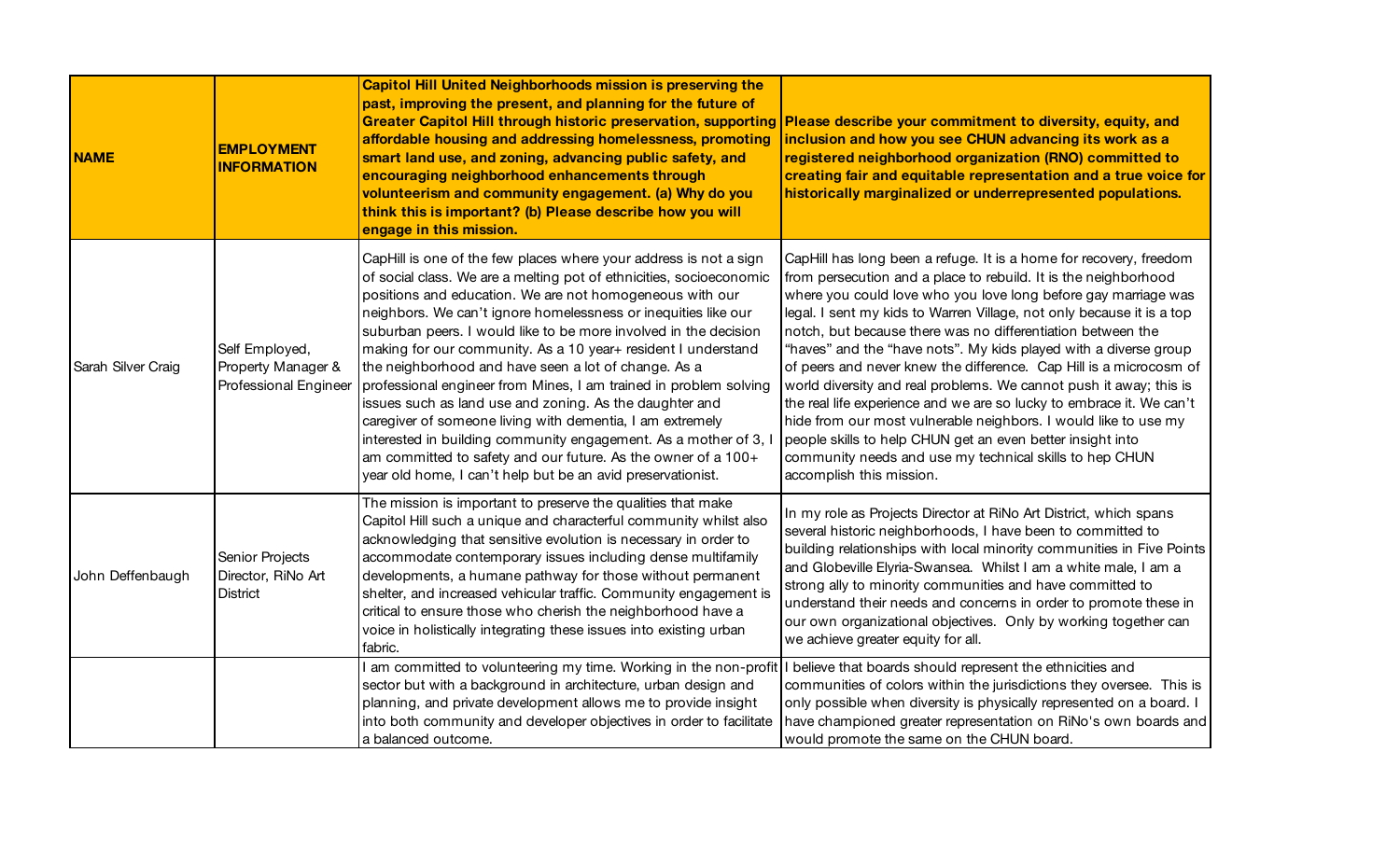| Gina Rucker       | Mortgage Loan<br>Originator, Zap<br>Mortgage                                  | This is a beautiful community and preserving its history, beauty<br>and charm is important for this city and all of its residents.<br>Furthermore it is my belief that we should address the safety<br>issues that have made it tough to walk through our beautiful<br>neighborhoods by working with local officials and law<br>enforcement on ways to enhance safety and protect the<br>community. I worked in downtown Los Angeles in my early career<br>with the LA community redevelopment agency and created a<br>feasibility study with them on ways to enhance, protect snd grow<br>the then depressed and fledgling downtown LA. I would love to<br>do the same here in Capitol Hill!!!                                                                                                                                                    | As a woman of color with a racially diverse background and family,<br>commitment to diversity, inclusion and equity for all is a part of my<br>DNA and is a deep part of everything I do. I've lived it and been<br>helped along the way and have made it my personal mission to<br>always give back and help others leap forward. I'm a true advocate<br>and fighter for those that are or have been marginally, fully or<br>partially underrepresented!                                                                                                                                                                                                                                                                                                                                                                 |
|-------------------|-------------------------------------------------------------------------------|----------------------------------------------------------------------------------------------------------------------------------------------------------------------------------------------------------------------------------------------------------------------------------------------------------------------------------------------------------------------------------------------------------------------------------------------------------------------------------------------------------------------------------------------------------------------------------------------------------------------------------------------------------------------------------------------------------------------------------------------------------------------------------------------------------------------------------------------------|---------------------------------------------------------------------------------------------------------------------------------------------------------------------------------------------------------------------------------------------------------------------------------------------------------------------------------------------------------------------------------------------------------------------------------------------------------------------------------------------------------------------------------------------------------------------------------------------------------------------------------------------------------------------------------------------------------------------------------------------------------------------------------------------------------------------------|
| George Gromke     | Development<br>Associate, Hope<br>House Colorado                              | The Capitol Hill Neighborhoods is a great place to live because of<br>the variety of housing options, the diversity of people who work<br>and live in the neighborhood, and the existing neighborhood<br>character that balances the preservation of historical homes and<br>buildings while also encouraging practical density solutions and<br>neighborhood enhancements. Grassroots activism is of the<br>utmost importance to ensure that the neighborhood continues to<br>be a welcoming and safe community that can pride itself on not<br>just its physical appearance but the housing, work, and<br>recreational opportunities it provides to the residents and greater<br>Denver community. I would love to engage with the mission<br>through community engagement efforts - helping to ensure that<br>everyone has a seat at the table. | It is always important to recognize and acknowledge the darker<br>parts of our history that are inextricably tied to existing conditions<br>and practices. Historical policy decisions like redlining and urban<br>renewal have created barriers based on race/ethnicity, sex, ability,<br>age, and other factors that we must continue to break down to<br>create a more equitable neighborhood and city. Neighborhood<br>organizations have an opportunity and a responsibility to give a<br>voice to those who have been underrepresented, marginalized, or<br>unable to speak up. As a board member, I plan to further advance<br>the efforts around fair and equitable representation that CHUN is<br>committed to and ensure that the organization's voice is truly<br>representative of everyone in our community. |
| <b>Bruce Mann</b> | <b>LSC Special Projects</b><br>Administrator,<br>Colorado State<br>University | To promote community and create impactful, lasting change, we<br>must recognize individual interests while promoting and furthering<br>communal interests and goals. We must create space where the<br>idea of community moves beyond just connection to a place<br>where people feel heard, valued, and that they belong. CHUN's<br>mission is important because it works to create conditions where<br>the whole community is valued, and shared goals are identified.<br>hope to further CHUN's mission through lending my skills and<br>experience in community building, group facilitation, volunteer<br>organization and management, leadership and Diversity, Equity,<br>Inclusion, and Justice development and training, communications,<br>research and policy work, data analysis, and conflict resolution.                             | Working on and valuing diversity, equity, inclusion, and justice is a<br>vital part of who I am as a person, a professional, and a community<br>member. It is work that is never complete; always more to learn and<br>more work to be done.                                                                                                                                                                                                                                                                                                                                                                                                                                                                                                                                                                              |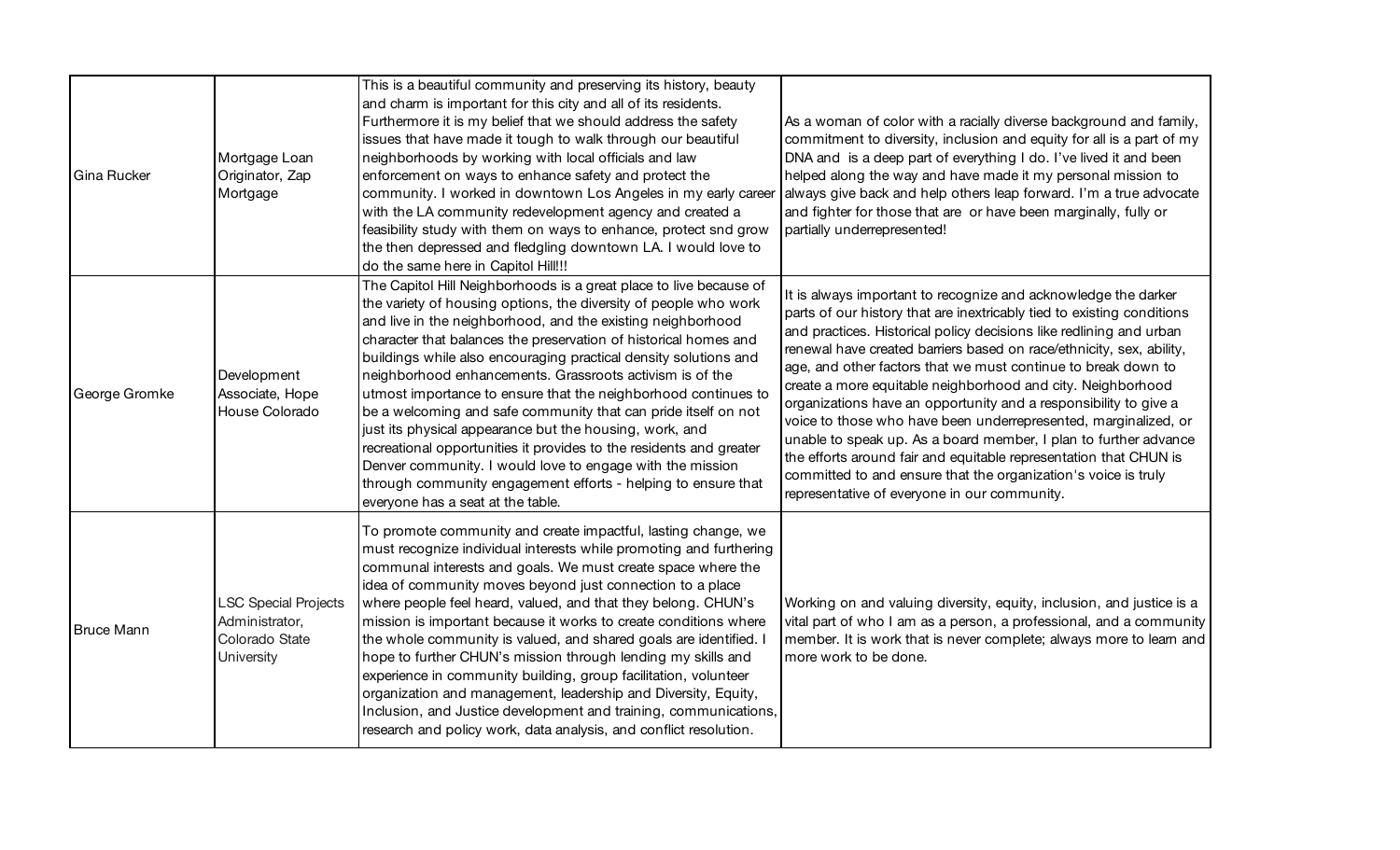|                |                                           |                                                                                                                                                                                                                                                                                                                                                                                                                                                                                                                                                                                                                                                                                                                                                                                                                                                                | CHUN's mission considers and balances the needs of all members<br>of the community. To represent and advocate for all voices and<br>members of the community, it must start with honest, open<br>listening to marginalized and ostracized groups and members.<br>Listening is just one step. CHUN can help amplify those stories,<br>wants, needs, and perspectives in a variety of creative ways. The<br>step beyond that is creating pathways and opportunities for                                                                                                                                                                                                                                                                                                                                                                                    |
|----------------|-------------------------------------------|----------------------------------------------------------------------------------------------------------------------------------------------------------------------------------------------------------------------------------------------------------------------------------------------------------------------------------------------------------------------------------------------------------------------------------------------------------------------------------------------------------------------------------------------------------------------------------------------------------------------------------------------------------------------------------------------------------------------------------------------------------------------------------------------------------------------------------------------------------------|----------------------------------------------------------------------------------------------------------------------------------------------------------------------------------------------------------------------------------------------------------------------------------------------------------------------------------------------------------------------------------------------------------------------------------------------------------------------------------------------------------------------------------------------------------------------------------------------------------------------------------------------------------------------------------------------------------------------------------------------------------------------------------------------------------------------------------------------------------|
|                |                                           |                                                                                                                                                                                                                                                                                                                                                                                                                                                                                                                                                                                                                                                                                                                                                                                                                                                                | members of those groups to have a 'seat at the table' and speak,<br>advocate directly for themselves.                                                                                                                                                                                                                                                                                                                                                                                                                                                                                                                                                                                                                                                                                                                                                    |
| WAITLIST       |                                           |                                                                                                                                                                                                                                                                                                                                                                                                                                                                                                                                                                                                                                                                                                                                                                                                                                                                |                                                                                                                                                                                                                                                                                                                                                                                                                                                                                                                                                                                                                                                                                                                                                                                                                                                          |
| Kerem Szczebak | milehimodern //<br>Associate Broker       | I want to primarily focus on the historic preservation and urban<br>planning of the neighborhood. Especially in a "newer" and ever-<br>growing city like Denver, historic districts create a local<br>environmental character which is so much greater than the sum of<br>its parts, maintaining the historic settlement patterns and original<br>fabric helps enable residents to learn about and explore our<br>culture. Simultaneously, urban planning for Capitol Hill and<br>surrounding neighborhoods through more appealing public<br>spaces, more attractive amenities, and more affordable housing is<br>crucial to maintaining it's appeal and livability, especially because it<br>is both so densely and diversely populated relative to other<br>neighborhoods in Denver. As both a Realtor + a resident of Cap<br>Hill, I bring expertise and ds | I am a current supporter/member and former Board Member of<br>Jewish Colorado, a non-profit agency in Denver and central<br>community relations agency of the organized Jewish community in<br>Colorado that works to ensure that Jewish culture remains<br>accessible for all Jews in Colorado, acts on issues of concern to the<br>local community, stewards communal resources, and is both a<br>voice for the Jewish community at the Colorado State Capitol and a<br>partner in building relationships with other faith, ethnic, and<br>stakeholder communities. And as a resident of Capitol Hill, I would<br>like to continue this mission by being a strong ally to other<br>underrepresented populations by educating myself on the privileges<br>that I enjoy to better understand the perspectives of members of<br>marginalized communities. |
| Carson Bryant  | Associate, Economic<br>& Planning Systems | Capitol Hill sits at a critical intersection in the urban fabric of<br>Denver, as it is connected to layers of city history and conveys a<br>strong sense of place. A vibrant neighborhood starts with<br>residents who are deeply invested in cultivating this. I hope to<br>achieve this vision by advocating for policies and practices that<br>enable others to share in this strong sense of place, such as<br>affordable housing and treating the unhoused with dignity --<br>issues essential to an inclusive, thriving neighborhood. Realizing<br>this vision will involve engagement with the relevant levers of<br>policy and grassroots activism. I bring significant experience with<br>urban planning and housing policy and believe I will have an<br>insightful, thoughtful voice as a CHUN board member.                                       | Capitol Hill is a central neighborhood in a city increasingly defined<br>by rapid growth and socioeconomic stratification. As a resident, I<br>have a responsibility to not only embrace its distinctive sense of<br>place, but to promote a vision of the neighborhood that prioritizes<br>equity to people from all social strata. If Denver is to become a more<br>equitable city, it is imperative that we in Capitol Hill take the lead in<br>advocating for housing and land use policies that promote equity.<br>CHUN is well-positioned to advance the dialog in this city around<br>racial and social inequities. In order to do this, CHUN has a<br>responsibility to amplify the voices of residents who are facing the<br>hard edges of Denver's growth, and whose voices are often<br>drowned out by those with an existing platform.       |